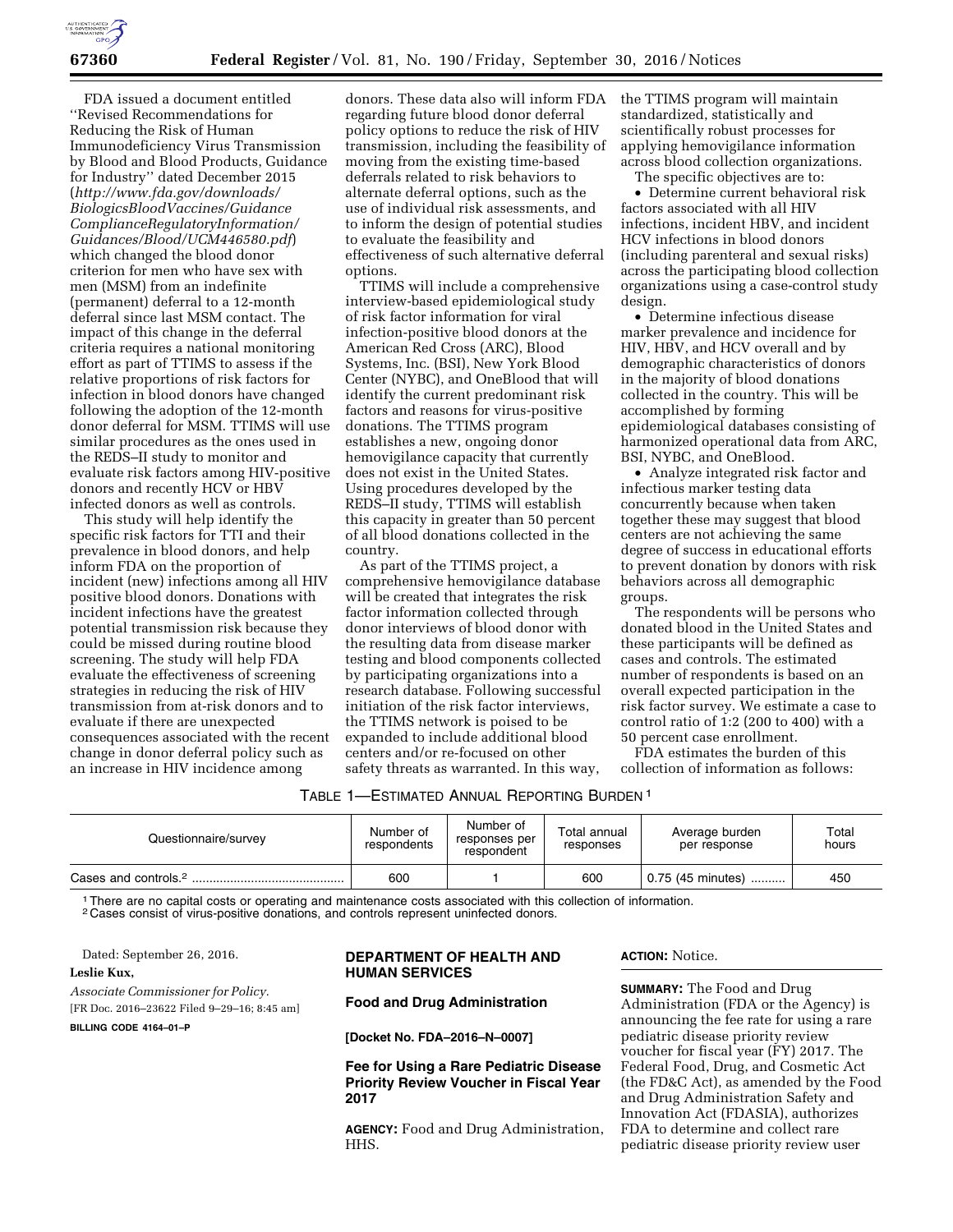fees for certain applications for review of human drug or biological products when those applications use a rare pediatric disease priority review voucher. These vouchers are awarded to the sponsors of rare pediatric disease product applications that meet all of the requirements of this program, are submitted 90 days or more after July 9, 2012, and upon FDA approval of such applications. The amount of the fee for using a rare pediatric disease priority review voucher is determined each FY based on the difference between the average cost incurred by FDA in the review of a human drug application subject to priority review in the previous FY, and the average cost incurred in the review of an application that is not subject to priority review in the previous FY. This notice establishes the rare pediatric disease priority review fee rate for FY 2017 and outlines the payment procedures for such fees.

#### **FOR FURTHER INFORMATION CONTACT:**

Robert J. Marcarelli, Office of Financial Management, Food and Drug Administration, 8455 Colesville Rd., COLE–14202F, Silver Spring, MD 20993–0002, 301–796–7223.

# **SUPPLEMENTARY INFORMATION:**

#### **I. Background**

Section 908 of FDASIA (Pub. L. 112– 144) added section 529 to the FD&C Act (21 U.S.C. 360ff). In section 529 of the FD&C Act, Congress encouraged development of new human drugs and biological products for prevention and treatment of certain rare pediatric diseases by offering additional incentives for obtaining FDA approval of such products. Under section 529 of the FD&C Act, the sponsor of an eligible human drug application submitted 90 days or more after July 9, 2012, for a rare pediatric disease (as defined in section 529(a)(3)) shall receive a priority review voucher upon approval of the rare pediatric disease product application. The recipient of a rare pediatric disease priority review voucher may either use the voucher for a future human drug application submitted to FDA under section 505(b)(1) of the FD&C Act (21 U.S.C. 355(b)(1)) or section 351(a) of the Public Health Service Act (42 U.S.C. 262(a)), or transfer (including by sale) the voucher to another party. The voucher may be transferred (including by sale) repeatedly until it ultimately is used for a human drug application submitted to FDA under section 505(b)(1) of the FD&C Act or section 351(a) of the Public Health Service Act. A priority review is a review conducted with a Prescription Drug User Fee Act (PDUFA) goal date of 6 months after the

receipt or filing date, depending on the type of application. Information regarding PDUFA goals is available at *[http://www.fda.gov/downloads/](http://www.fda.gov/downloads/forindustry/userfees/prescriptiondruguserfee/ucm270412.pdf)  [forindustry/userfees/](http://www.fda.gov/downloads/forindustry/userfees/prescriptiondruguserfee/ucm270412.pdf) [prescriptiondruguserfee/](http://www.fda.gov/downloads/forindustry/userfees/prescriptiondruguserfee/ucm270412.pdf) [ucm270412.pdf.](http://www.fda.gov/downloads/forindustry/userfees/prescriptiondruguserfee/ucm270412.pdf)* 

The applicant that uses a rare pediatric disease priority review voucher is entitled to a priority review of its eligible human drug application, but must pay FDA a rare pediatric disease priority review user fee in addition to any user fee required by PDUFA for the application. Information regarding the rare pediatric disease priority review voucher program is available at: *[http://www.fda.gov/Drugs/](http://www.fda.gov/Drugs/DevelopmentApprovalProcess/DevelopmentResources/ucm375479.htm)  [DevelopmentApprovalProcess/](http://www.fda.gov/Drugs/DevelopmentApprovalProcess/DevelopmentResources/ucm375479.htm)  [DevelopmentResources/](http://www.fda.gov/Drugs/DevelopmentApprovalProcess/DevelopmentResources/ucm375479.htm)  [ucm375479.htm.](http://www.fda.gov/Drugs/DevelopmentApprovalProcess/DevelopmentResources/ucm375479.htm)* 

This notice establishes the rare pediatric disease priority review fee rate for FY 2017 at \$2,706,000 and outlines FDA's procedures for payment of rare pediatric disease priority review user fees. This rate is effective on October 1, 2016, and will remain in effect through September 30, 2017.

#### **II. Rare Pediatric Priority Review User Fee for FY 2017**

Under section 529(c)(2) of the FD&C Act, the amount of the rare pediatric disease priority review user fee is determined each fiscal year based on the difference between the average cost incurred by FDA in the review of a human drug application subject to priority review in the previous fiscal year, and the average cost incurred by FDA in the review of a human drug application that is not subject to priority review in the previous fiscal year.

A priority review is a review conducted with a PDUFA goal date of 6 months after the receipt or filing date, depending on the type of application. Under the PDUFA goals letter, FDA has committed to reviewing and acting on 90 percent of the applications granted priority review status within this expedited timeframe. Normally, an application for a human drug or biological product will qualify for priority review if the product is intended to treat a serious condition and, if approved, would provide a significant improvement in safety or effectiveness. An application that does not receive a priority designation will receive a standard review. Under the PDUFA goals letter, FDA has committed to reviewing and acting on 90 percent of standard applications within 10 months of the receipt or filing date depending on the type of application. A priority review involves a more intensive level

of effort and a higher level of resources than a standard review.

Section 529 of the FD&C Act specifies that the rare pediatric disease priority review voucher fee amount must be based on the difference between the average cost incurred by the Agency in the review of a human drug application subject to a priority review in the previous fiscal year, and the average cost incurred by the Agency in the review of a human drug application not subject to a priority review in the previous fiscal year. FDA is setting a fee for FY 2017, which is to be based on standard cost data from the previous fiscal year, FY 2016. However, the FY 2016 submission cohort has not been closed out yet, thus the cost data for FY 2016 are not complete. The latest year for which FDA has complete cost data is FY 2015. Furthermore, because FDA has never tracked the cost of reviewing applications that get priority review as a separate cost subset, FDA estimated this cost based on other data that the Agency has tracked. FDA uses data that the Agency estimates and publishes on its Web site each year—standard costs for review. FDA does not publish a standard cost for ''the review of a human drug application subject to priority review in the previous fiscal year.'' However, we expect all such applications would contain clinical data. The standard cost application categories with clinical data that FDA publishes each year are: (1) New drug applications (NDAs) for a new molecular entity (NME) with clinical data and (2) biologics license applications (BLAs) with clinical data.

The standard cost worksheets for FY 2015 show standard costs (rounded to the nearest thousand dollars) of \$5,251,000 for an NME NDA, and \$5,055,000 for a BLA. Based on these standard costs, the total cost to review the 56 applications in these two categories in FY 2015 (32 NME NDAs and 24 BLAs with clinical data) was \$289,352,000. (Note: These numbers exclude the President's Emergency Plan for AIDS Relief NDAs; no investigational new drug (IND) review costs are included in this amount.) Twenty-five of these applications (18 NDAs and 7 BLAs) received priority review, which would mean that the remaining 31 received standard reviews. Because a priority review compresses a review schedule that ordinarily takes 10 months into 6 months, FDA estimates that a multiplier of 1.67 (10 months divided by 6 months) should be applied to non-priority review costs in estimating the effort and cost of a priority review as compared to a standard review. This multiplier is